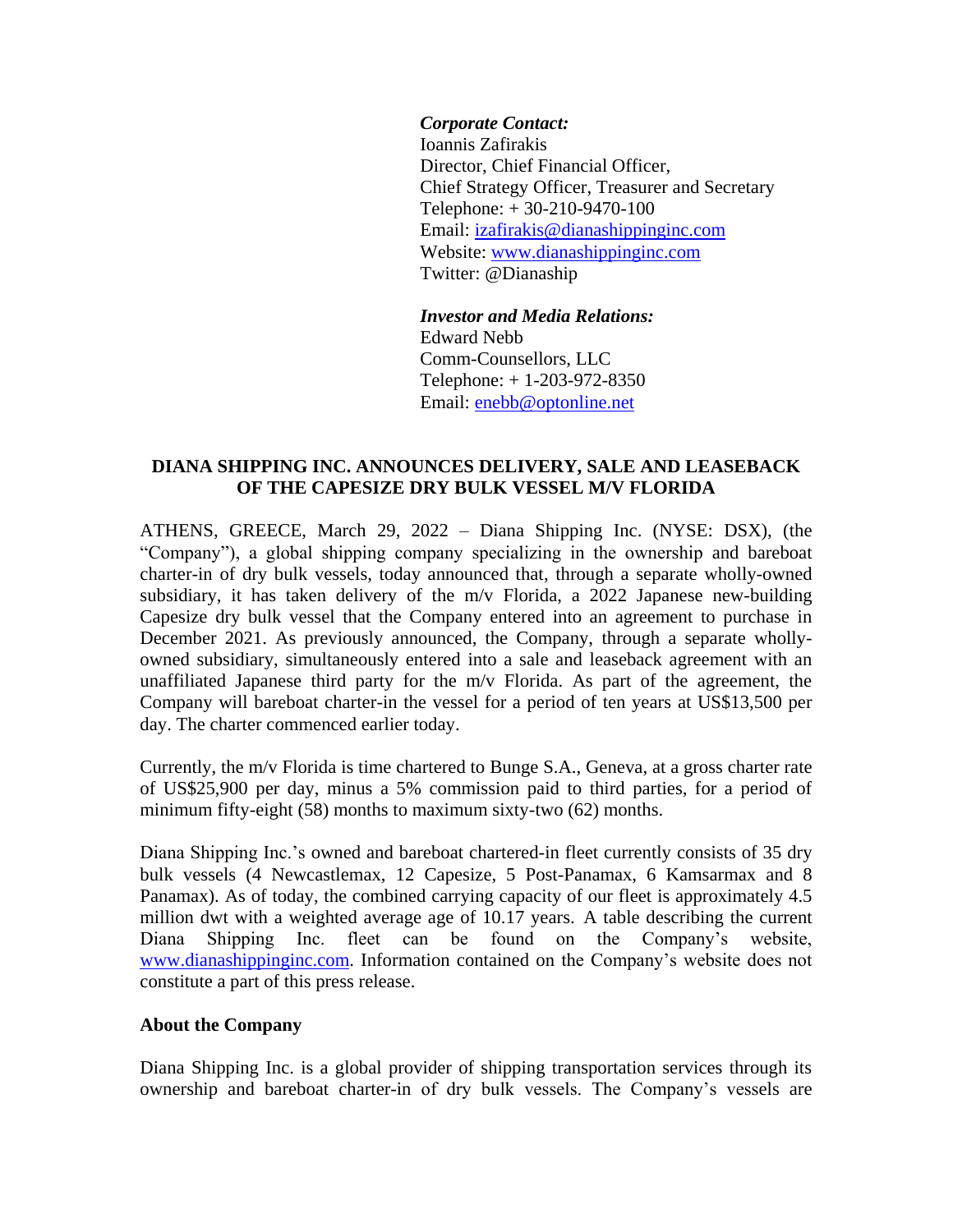employed primarily on short to medium-term time charters and transport a range of dry bulk cargoes, including such commodities as iron ore, coal, grain and other materials along worldwide shipping routes.

## **Cautionary Statement Regarding Forward-Looking Statements**

Matters discussed in this press release may constitute forward-looking statements. The Private Securities Litigation Reform Act of 1995 provides safe harbor protections for forward-looking statements in order to encourage companies to provide prospective information about their business. Forward-looking statements include statements concerning plans, objectives, goals, strategies, future events or performance, and underlying assumptions and other statements, which are other than statements of historical facts.

The Company desires to take advantage of the safe harbor provisions of the Private Securities Litigation Reform Act of 1995 and is including this cautionary statement in connection with this safe harbor legislation. The words "believe," "anticipate," "intends," "estimate," "forecast," "project," "plan," "potential," "may," "should," "expect," "pending" and similar expressions identify forward-looking statements.

The forward-looking statements in this press release are based upon various assumptions, many of which are based, in turn, upon further assumptions, including without limitation, Company management's examination of historical operating trends, data contained in the Company's records and other data available from third parties. Although the Company believes that these assumptions were reasonable when made, because these assumptions are inherently subject to significant uncertainties and contingencies that are difficult or impossible to predict and are beyond the Company's control, the Company cannot assure you that it will achieve or accomplish these expectations, beliefs or projections.

In addition to these important factors, other important factors that, in the Company's view, could cause actual results to differ materially from those discussed in the forwardlooking statements include the severity, magnitude and duration of the COVID-19 pandemic, including impacts of the pandemic and of businesses' and governments' responses to the pandemic on our operations, personnel, and on the demand for seaborne transportation of bulk products; the strength of world economies and currencies, general market conditions, including fluctuations in charter rates and vessel values, changes in demand for dry bulk shipping capacity, changes in the Company's operating expenses, including bunker prices, drydocking and insurance costs, the market for the Company's vessels, availability of financing and refinancing, changes in governmental rules and regulations or actions taken by regulatory authorities, potential liability from pending or future litigation, general domestic and international political conditions, potential disruption of shipping routes due to accidents or political events, vessel breakdowns and instances of off-hires and other factors. Please see the Company's filings with the U.S. Securities and Exchange Commission for a more complete discussion of these and other risks and uncertainties. The Company undertakes no obligation to revise or update any